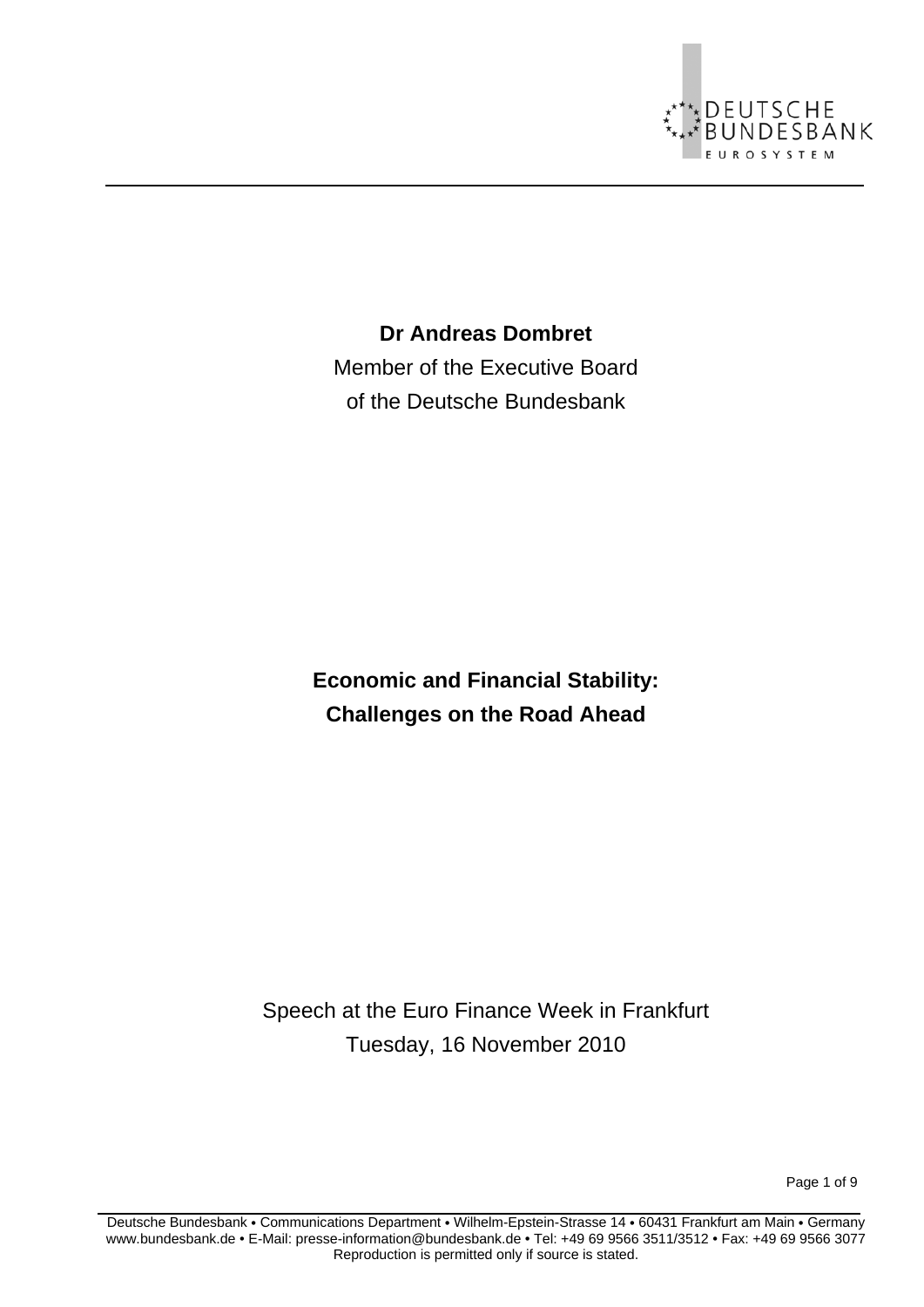

# **Content**

| 1              |                                                                            |  |
|----------------|----------------------------------------------------------------------------|--|
| $\overline{2}$ | Providing a Basis for Sustainable Growth: A More Robust Financial System 3 |  |
| 3 <sup>1</sup> | Providing a Basis for a Strong and Stable Monetary Union: EU Governance 5  |  |
| 4              |                                                                            |  |
|                |                                                                            |  |

#### **1 Introduction**

Professor Weder di Mauro, Professor Stark, Ladies and gentlemen,

It is a pleasure for me to speak to you today. Although the crisis is not over yet, making 2010 the fourth year of the crisis, the recovery of the global economy got underway in spring 2009 and remains on track. It is therefore all the more important for firms and policymakers alike to focus on what will come after the crisis and the challenges on the road ahead. The key question now has to be how to get the economy back onto a path of strong, balanced and sustainable growth.

Our session is entitled "Economic and Financial Stability in Europe: The Road Ahead". With this brief in mind, I would like to focus on two core issues on the way to an environment that supports solid growth. First, the ongoing reform of the financial system, as only a robust financial system provides a basis for sustainable growth. The financial sector is more than just a part of the economy; it also plays a crucial role in capital accumulation. In particular, financial stability is a prerequisite for an efficient allocation of capital. Second, the lessons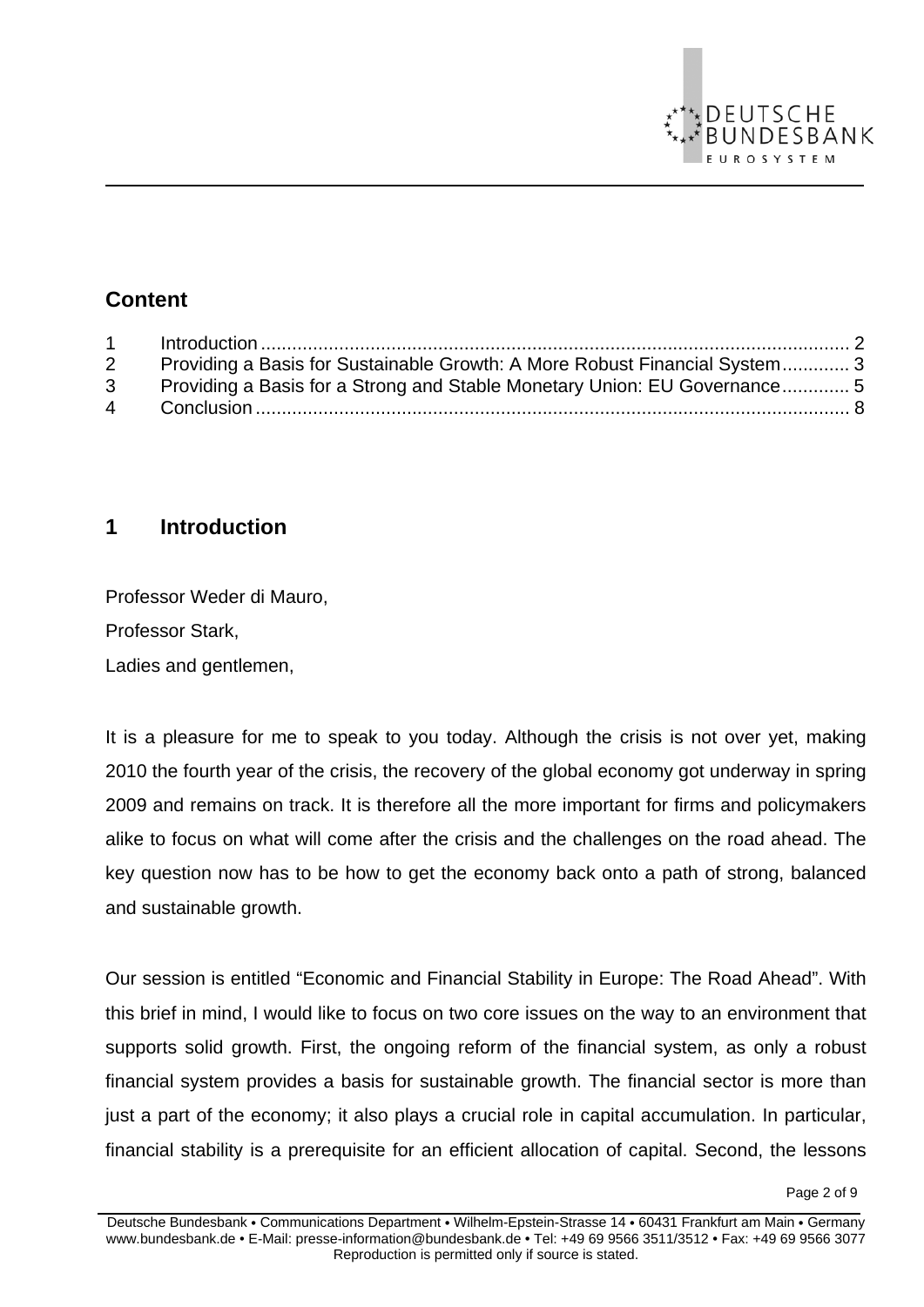

the euro area should learn from the crisis, especially from its most recent phase which is characterised by a government debt crisis. The sustainability of public finances is essential for the confidence of market participants such as consumers and investors. And a sound macrofinancial environment is key for financial stability, as the last months have demonstrated.

### **2 Providing a Basis for Sustainable Growth: A More Robust Financial System**

The current crisis originated as a pure financial crisis. However, over its course, the financial crisis spilled over to the real economy and thereby demonstrated very plainly the strong interconnection between the financial and the real spheres and how vulnerable the real economy is to disruptions to the financial system.

At this point in time, discussions about concrete financial reform measures are well advanced. The G20 have proposed a comprehensive plan to overhaul financial regulation. This agenda shows that many lessons from the crisis seem to have been understood and that essential aspects of the regulatory framework are currently being improved. The overall purpose is to come up with a system that is more resilient to shocks. As a first line of defence at the microprudential level, the reform measures aim to tighten capital requirements, both in terms of quantity and quality. The significant enhancements made to the original Basel II framework will lead to a new set of rules that has therefore rightly been termed Basel III. After the promising consensus achieved at the summit in Seoul, the task is now to transpose the G20 agreement into national law.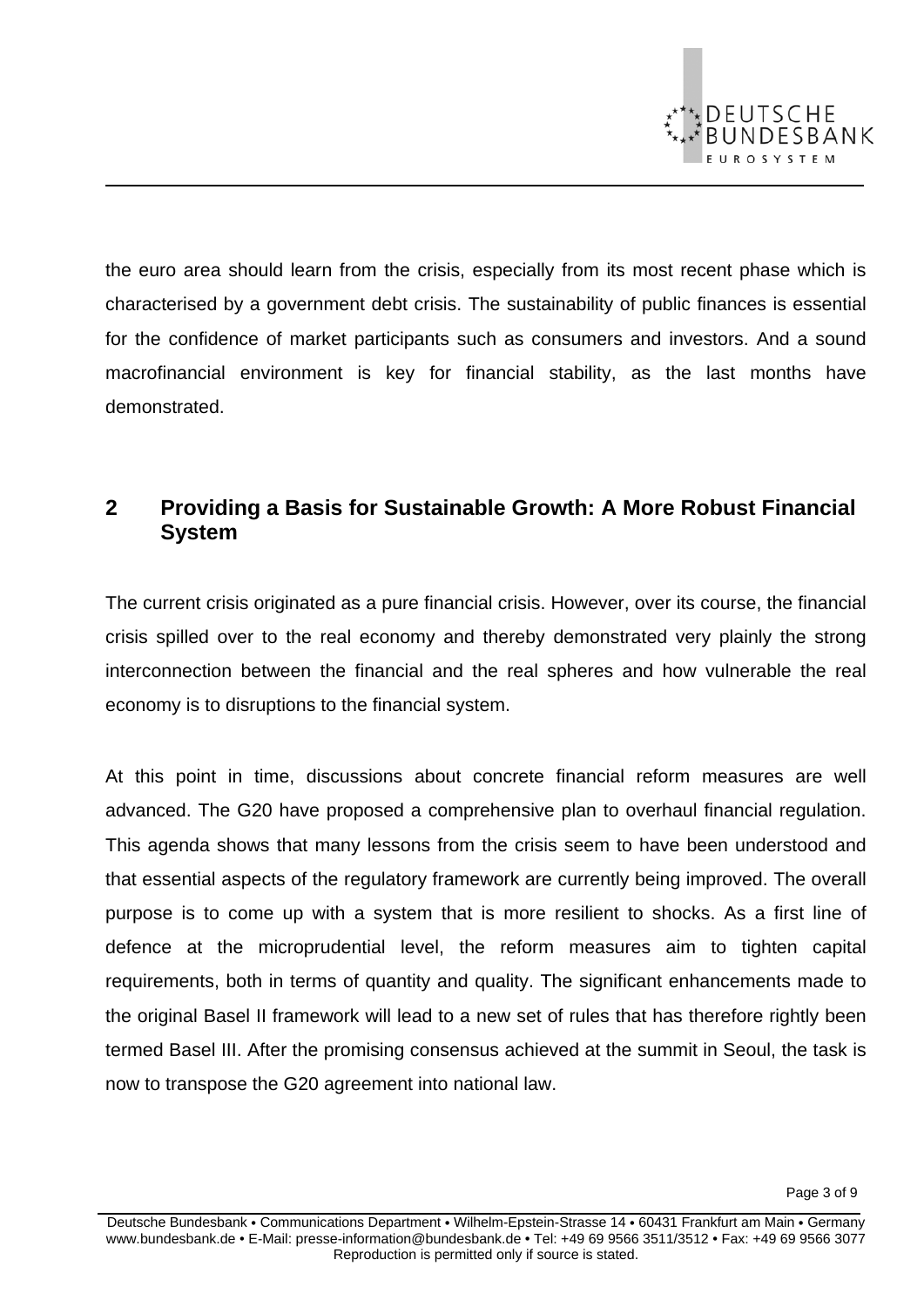

on cost of credit and thus on the real economy will, however, be limited. Fears of dire consequences therefore appear exaggerated, and banks should instead embark on the task of adjusting to the new requirements at an early stage.

However, the increased risk buffer in the shape of higher capital requirements is no panacea. It is a central lesson from the crisis that a second line of defence is needed to prevent individual banks that still fail from triggering a systemic crisis. This issue is particularly acute in the case of systemically important financial institutions (SIFIs). The discussion of how best to treat them is still ongoing, but the contours of the future framework are taking shape now that the G20 Summit has endorsed the FSB's SIFI recommendations: a core policy instrument are resolution regimes that are tailored to the particularities of the financial system and that allow to resolve even systemic financial institutions without endangering the functioning of the financial system. Higher capital requirements in a variety of forms are a suitable instrument to increase the loss absorption capability of SIFIs and, at the same time, to counter moral hazard by pricing in their externalities. However, important details of these SIFI recommendations and corresponding policy measures still need to be agreed on, and some questions remain unanswered. One important issue is how to measure systemic relevance and how to translate this into regulatory and supervisory action.

DEUTSCHE<br>BUNDESBANK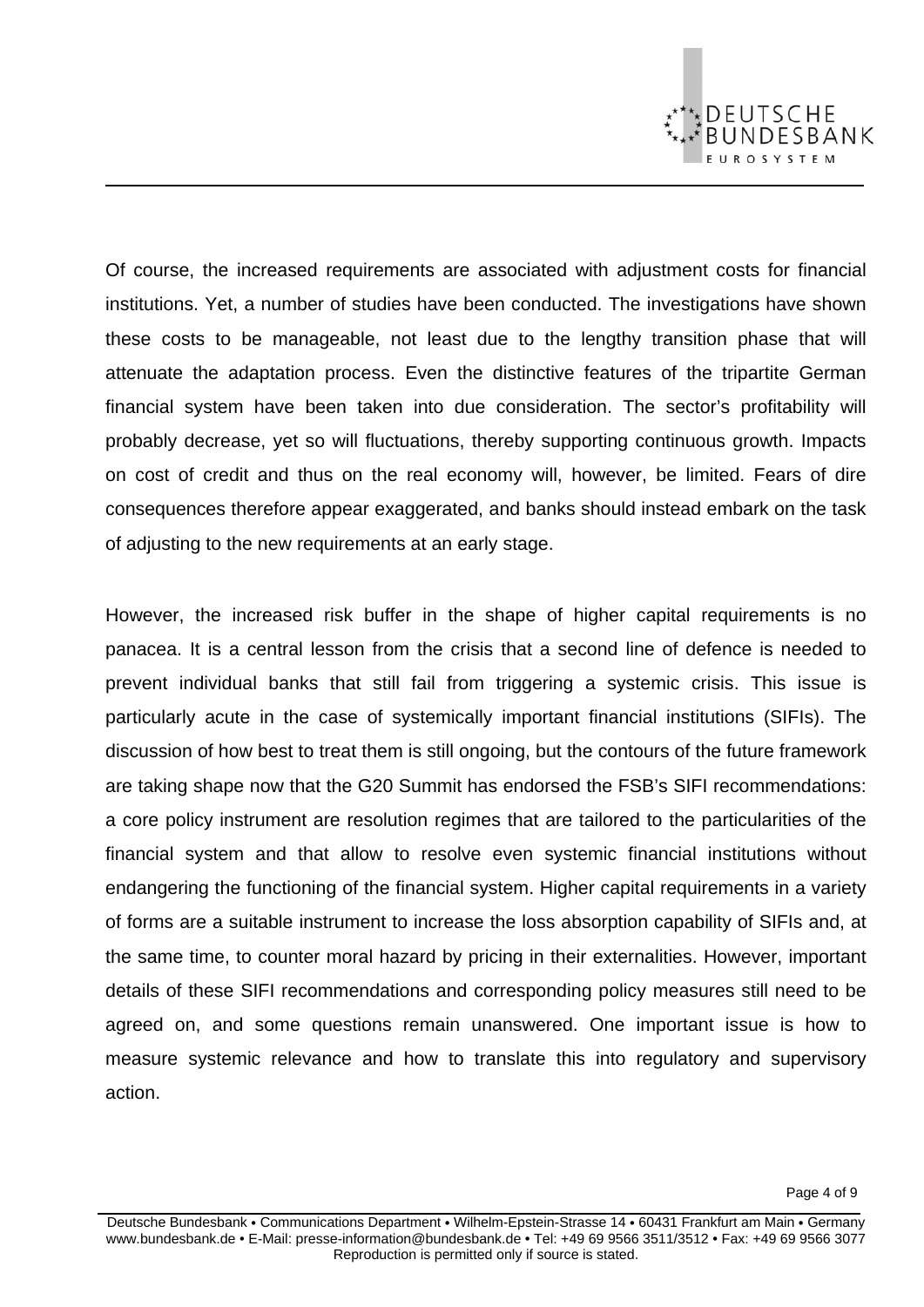

The crisis has also demonstrated that systemic risks have been shifted out of the regular and therefore regulated banking sector into the so called shadow banking system. This underlines just how important it is to complement traditional microprudential institutional supervision by macroprudential oversight. Yet for this new type of surveillance to be effective, information loopholes have to be closed by gathering more information on areas of the financial system that have been rather opaque up until now. The guiding principle should be that function matters more than form – something that looks like a bank and acts like a bank should also be treated like a bank.

All these reform efforts require internationally coordinated action. Otherwise, a shift of business activities into less regulated countries could result in a by-passing of regulation. Individual countries should not seek advantages by reluctantly implementing the internationally agreed reform agenda.

Reluctance would also be the wrong attitude with regard to my second core issue: the road ahead to regain sound public finances and rebuild confidence in states. Though the problem of unsustainable government debt is basically an international one, strengthening EU governance is of the outmost importance in the current situation.

## **3 Providing a Basis for a Strong and Stable Monetary Union: EU Governance**

After the financial crisis had grown into a full-blown economic crisis at the end of 2008, the state had to ride to the rescue. It supported ailing companies and institutions whose failure might have triggered a chain reaction with guarantees or capital injections. The pivotal role that fiscal policy played in stabilising the economy and the financial system can be attributed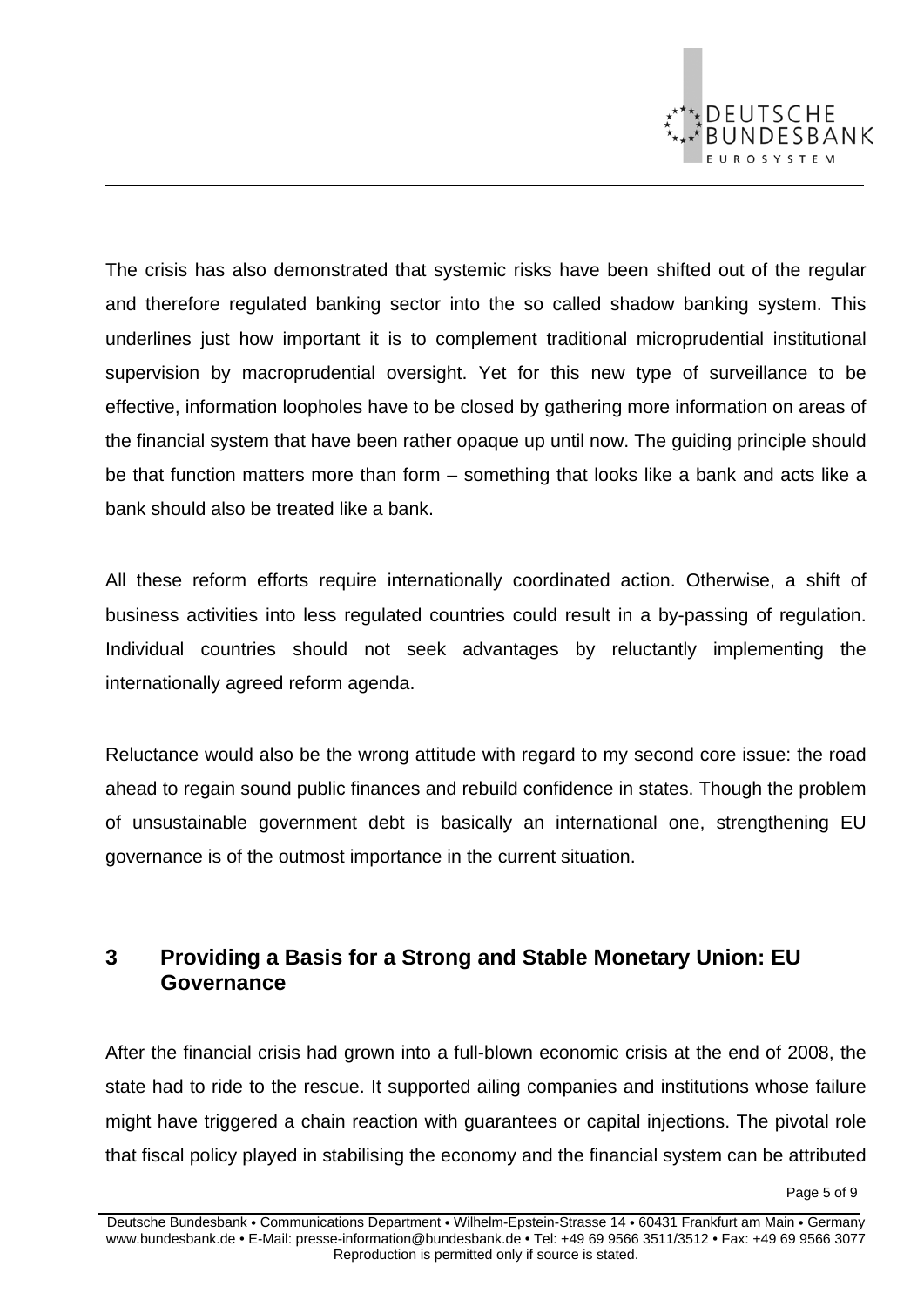

to the high degree of creditworthiness that governments enjoy – much higher than that of most private debtors. It is based on their ability to fund themselves by levying taxes – ie the ability to force others to make a financial contribution and not having to rely on their powers of conviction. However, the severity of the crisis resulted in a sharp deterioration in public finances, which had in many cases not been in good shape even before the crisis. Ultimately, this led to a reassessment of sovereign risk, and investors lost confidence in the public finances of some countries, particularly at the periphery of the euro area. This loss of confidence in the state constituted the third phase of the crisis and culminated in the debt crisis in May 2010.

The current reform efforts must therefore extend beyond the financial system and include the body of European rules and regulations. These rules were not sufficient to ensure solid public finances in all member countries. Given the spillover effects in a financial market as closely integrated as that of the European Monetary Union, the risk of contagion for other euro-area member states and beyond implied a substantial risk – including for the global economy. Far-reaching *ad hoc* countermeasures had to be taken earlier this year. Therefore, restoring the sustainability of public finances is key in the quest for a sustainable growth path – across the world, but particularly within the euro area. With the Stability and Growth Pact (SGP), and especially its debt criterion, the euro area already possesses the right instrument. Yet, implementation has been slack to date. The SGP's rules need to be tightened – in its preventive arm as well as in its corrective arm – and measures must be taken to ensure that member states abide by them. At the end of October the European Council adopted proposals to change the SGP. These changes would be an improvement compared to the *status quo*. However, a firm establishment is still to come and, judging from past experience, we would have wished for more far-reaching suggestions. Alongside the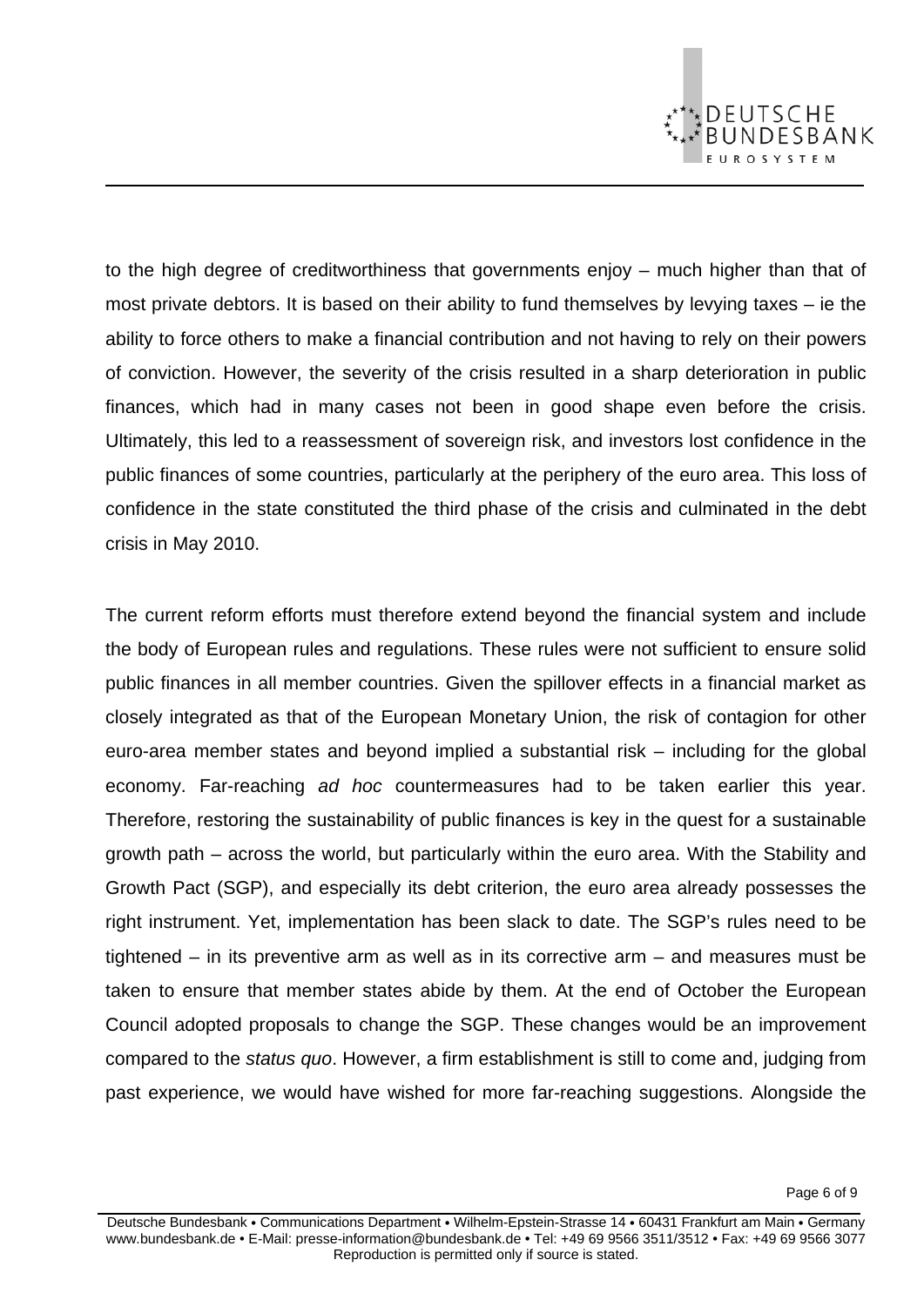

changes of the fiscal framework a more intensive macroeconomic surveillance is to be installed to diagnose erroneous developments early on.

This reflects that especially the countries hit hardest by the debt crisis have posted persistent current account deficits. Still, the focus on the current account can easily lead to the wrong conclusions. Even persistent and sizable current account positions are not a problem in themselves. Technically, a surplus or deficit reflects the difference between domestic saving and investment. For countries with an ageing population it is only rational to save more today rather than invest domestically, as the number of profitable investments is declining and households want to maintain their level of consumption in old age. Conversely, countries that are catching up in terms of economic development have ample opportunities for investment but are short of domestic capital. By allowing economies to separate domestic absorption from output, current account imbalances enhance welfare. Consumption is smoothed over time and capital directed into its most efficient use.

However, current account imbalances are less benign when they are caused by distortions. When they reflect underlying barriers to economic growth they can add an element of instability, not only domestically but also in other economies. A number of deficit countries did not always invest capital inflows efficiently. In some cases, this allocation increased domestic demand and, with inflexible labour markets, wages outpaced productivity. The results were a loss in price competitiveness and a further widening of the current account deficit. Here macroeconomic surveillance could help detect problematic developments with the potential to destabilise the currency union as a whole at an early stage. This is particularly important in cases when these developments are not immediately reflected in deteriorating public finances which would already be dealt with under the SGP.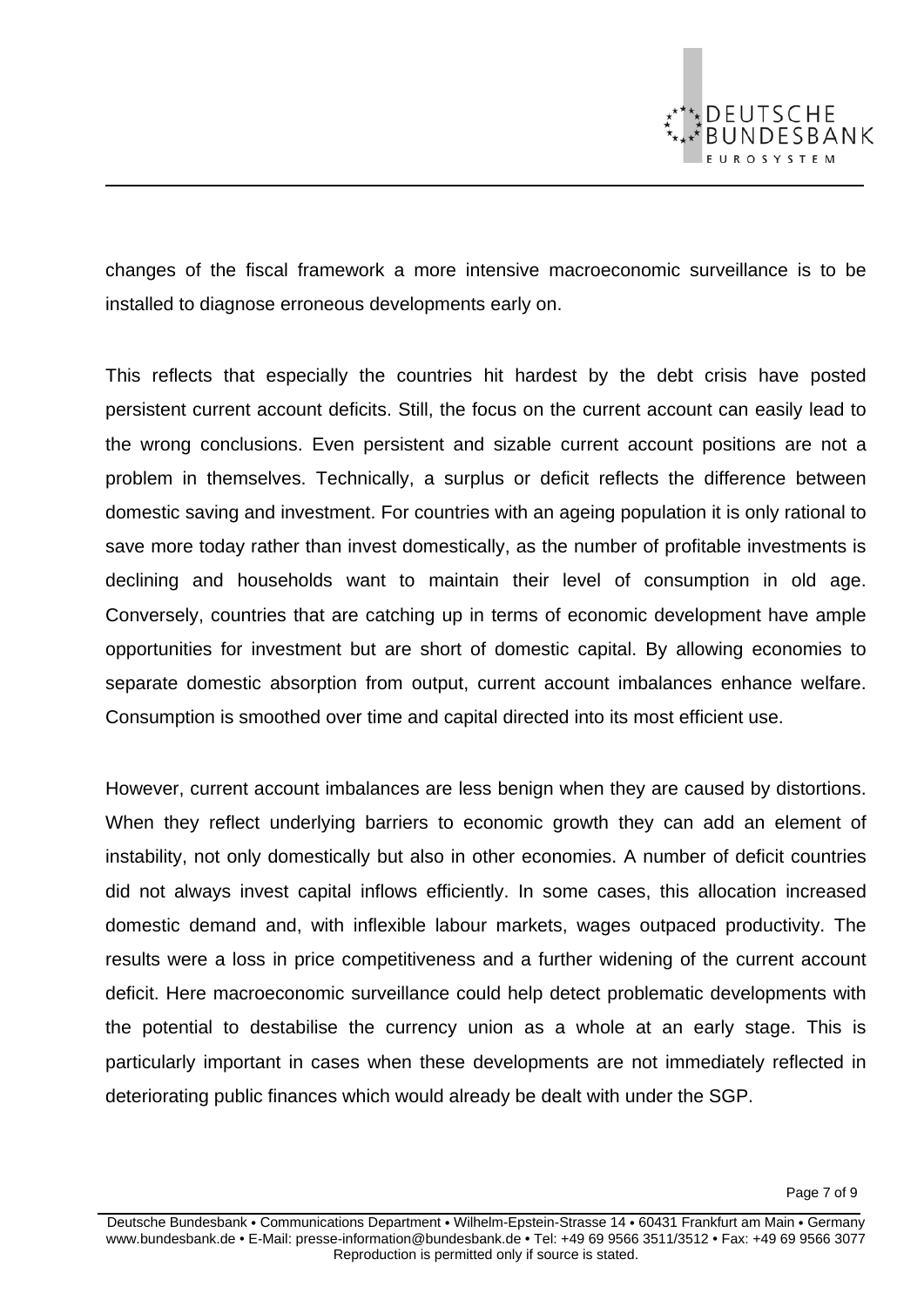

However, we should refrain from macro fine-tuning – be it at the European or at the national level. Such efforts would definitely overburden economic policy and raise expectations that are bound to be disappointed. Instead, reasonable macroeconomic surveillance should confine itself to the early detection of harmful domestic imbalances that have significant negative spillover effects on other member countries or even the euro area as a whole. This in principle also precludes the symmetric treatment of current account surpluses and deficits: divergences within the euro area were caused by distortions and the inefficient use of capital in deficit countries. Hence, the brunt of the adjustments has to be borne by these countries, whereas - as studies demonstrate - additional stimuli by surplus economies would do little to ease this burden.

At the current juncture, the fundamental characteristics of the macroeconomic surveillance procedure are still very vague. In my view, the details need to be worked out first. Only once this has been done, can we decide whether it makes sense to complement the procedure with sanctions and what these sanctions might look like.

#### **4 Conclusion**

Ladies and gentlemen, the economic and financial crisis has demonstrated that there is ample room for improvement and need for reform in our financial system as well as in the area of EU governance. A look at the global agenda shows that the main messages that the crisis has taught us seem to have been understood. As the recovery proceeds, it is of the essence not to relent in our efforts to implement the necessary measures. If the momentum for structural reforms in the various fields of economic policy can be maintained, we will